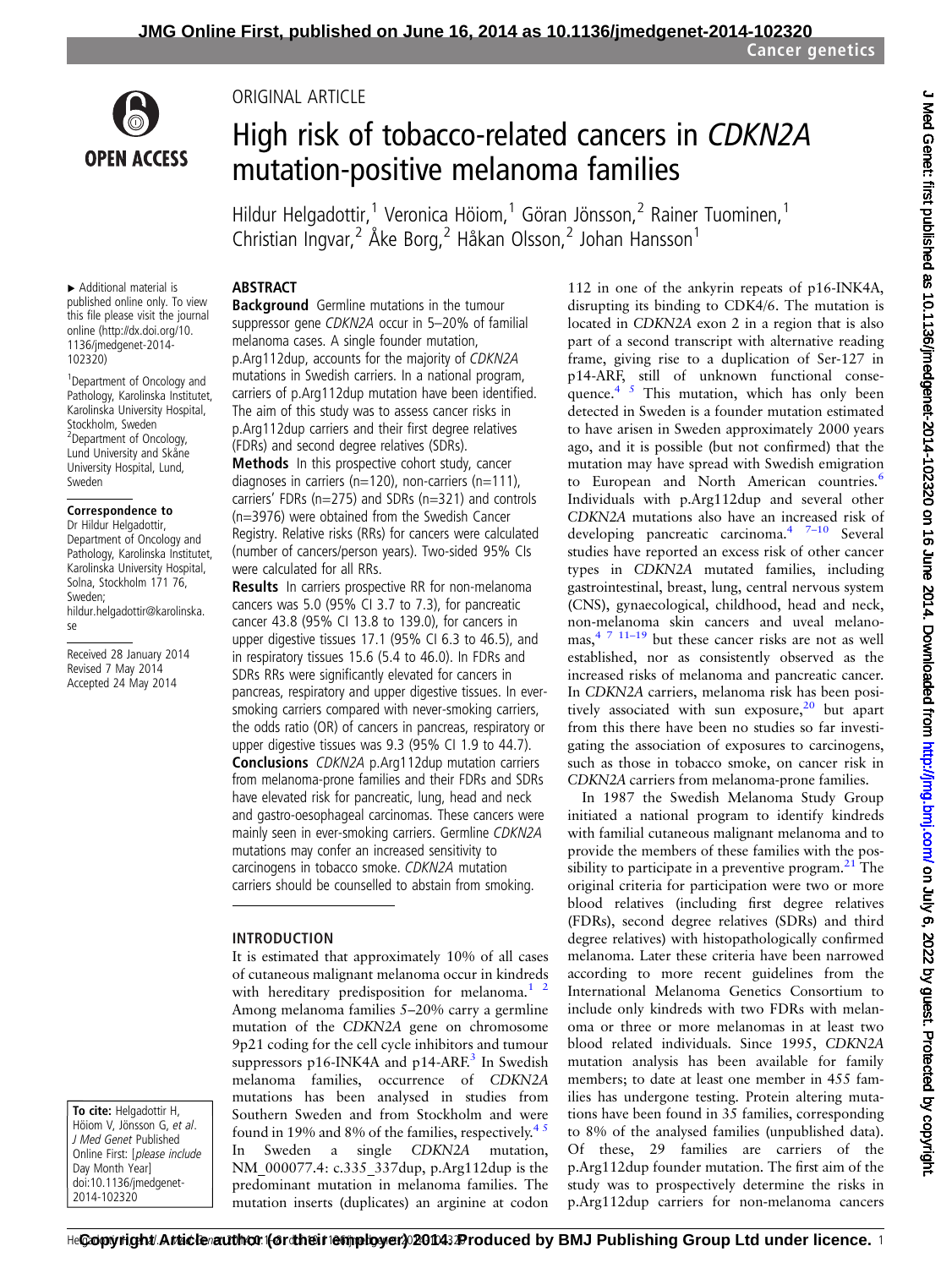(all combined) and also risk for individual cancer types. Second, we tested independently if the risks seen in confirmed carriers were also seen in the carrier's non-genotyped FDRs and SDRs.

#### MATERIALS AND METHODS

#### Participants, register linkages and questionnaire

The cohorts of carriers  $(n=120)$  and non-carriers  $(n=111)$  of the Swedish CDKN2A p.Arg112dup founder mutation were identified in 28 melanoma-prone families, of which 12 have previously been described.<sup>4 5 13 22</sup> All known p.Arg112dup families were included in the study, except one. This family was excluded because several family members are also carriers of a BRCA1 mutation and a high occurrence of breast cancer had been observed in family members. Informed consent was obtained before family members underwent germline CDKN2A analysis and the study was approved by Lund University Ethical Committee.

To extend the families the unique 10-digit personal identity numbers of the carriers were linked with the Swedish Multi-Generation registry which contains connections between all individuals born after 1931 and their biological parents that have been registered in Sweden after 1960.<sup>[23](#page-6-0)</sup> This allowed identification of carriers' FDRs (parents, siblings and children) and SDRs (grandparents, uncles/aunts, half-siblings, nieces/nephews and grandchildren). Since the individuals within a family are related, an individual that is a known carrier also could be identified as a FDR or SDR to another known carrier. In this study each individual was assigned only to one group; known carriers were only accounted for as carriers even when they had been identified as FDRs or SDRs to other known carriers; FDRs were only accounted for as FDRs even if they had also been identified as SDRs. In this manner 275 FDRs and 321 SDRs of mutation carriers were identified. This extension of the families showed that two of the p.Arg112dup families are closely related, but in none of the other families there were shared FDRs or SDRs.

An age-matched and sex-matched control population for the carriers was obtained from the Swedish Civil Registry (n=360). FDRs (n=1586) and SDRs (n=2030) of controls were obtained from the Multi-Generation Registry. In the age-matched and sex-matched control group for the carriers (n=360) there were so few cancer occurrences that relative risks (RRs) for several cancer types became non-calculable and interpretations of risks uncertain. To increase power of the analysis, the control groups were combined (n=3976). An analysis was performed to calculate the power to detect significant ( $p < 0.05$ ; two-sided test) RRs in carriers compared with the prespecified control group and the combined control group. When assessing risks for all cancers combined (set at 10% in the control population), both control groups had 80% power to significantly detect twofold RRs. When assessing risks for rare cancer types (set at 0.2% in the control population), using the prespecified control group, there was 80% power to detect 20-fold RRs, whereas using the combined control groups there was 80% power to detect 10-fold RRs. This analysis demonstrated that the combination of the control groups was helpful in increasing the power in the analysis of RRs of rare cancer types. In the prespecified control groups the age and sex distributions were similar (see online supplementary table S1). The analysis based on the combined control groups did not alter the trends observed using specific control groups.

Cancer diagnoses in carriers, non-carriers, FDRs, SDRs and controls were obtained from the Swedish Cancer registry. Reporting to this registry, established in 1958, is compulsory for clinicians and pathologists/cytologists diagnosing a cancer.

Completeness of the register in 2011 was estimated to  $97\%$ .<sup>[24](#page-6-0)</sup> All cancers registered from start of registry in 1958 to 31 December 2011 were obtained. ICD7 codes and histology codes (WHO/HS/CANC/24.1) were used to identify cancer types.

Information on tobacco smoking habits among carriers was obtained from questionnaires that were distributed to members of melanoma families with germline CDKN2A mutations. In the questionnaire it was asked how many years they had smoked and how many cigarettes they smoked per day on average. Ever-smoker was defined as in lifetime having smoked 100 cigarettes or more. Never-smoker was defined as having smoked less than 100 cigarettes in lifetime. For the deceased carriers, smoking history was retrieved from medical records.

## DNA isolation, PCR and direct sequencing of PCR products

See online supplementary materials and methods.

#### Follow-up

In carriers and non-carriers follow-up started the date the first blood sample was taken for CDKN2A analysis in each family. When the controls were compared with the carriers, follow-up started the date the blood sample was taken for CDKN2A analysis in the carriers they were controls for. For FDRs and SDRs follow-up started at their date of birth. When the controls were compared with FDRs and SDRs, follow-up started at the controls' date of birth. The rationale behind having different definitions of start of follow-up for carriers and non-carriers versus FDRs and SDRs was twofold. First, using the start of follow-up date determined in the carriers for the FDRs and SDRs meant that there were too few events for a risk analysis, many cancer occurrences that had occurred in the older generations were then left out. Second, there was no apparent sign of ascertainment bias for other cancers than melanoma, and since the risk of carriers and their relatives for non-melanoma cancers was the main aim of the study we found this approach acceptable. For all individuals follow-up ended at date of death, emigration or census date of 31 December 2011.

#### **Statistics**

For the genotyped p.Arg112dup carriers and non-carriers median age was calculated for age at study inclusion and age at first melanoma diagnosis. RR for all non-melanoma cancers and for specific cancer types was calculated from incidence rates (number of cancers/person years). In individuals with multiple occurrences of the same cancer diagnosis, each diagnosis was only counted once in every individual. To estimate age-specific cumulative cancer incidence in carriers, the incidence of cancer was analysed in 10 year intervals from 0 year to 80 years of age (number of cancers/persons alive in each interval). Odds ratio (OR) was calculated for smoking status (ever/never) and having been diagnosed with cancer in pancreas, respiratory and upper digestive tissues (yes/no). Two-sided 95% CIs were calculated for all RRs. Database handling and statistical calculations were done in Microsoft Office Excel 2007 and StatSoft Statistica V.10.

#### RESULTS

[Table 1](#page-2-0) shows baseline characteristics of CDKN2A p.Arg112dup mutation carriers and non-carriers. At study inclusion, 39 carriers had been diagnosed with melanoma, and of those 20 had been diagnosed with multiple primary melanomas. Among noncarriers, five had been diagnosed with melanoma, whereof none had multiple primary melanomas. The median age at diagnosis of first melanoma was 39 years for carriers and 45 years for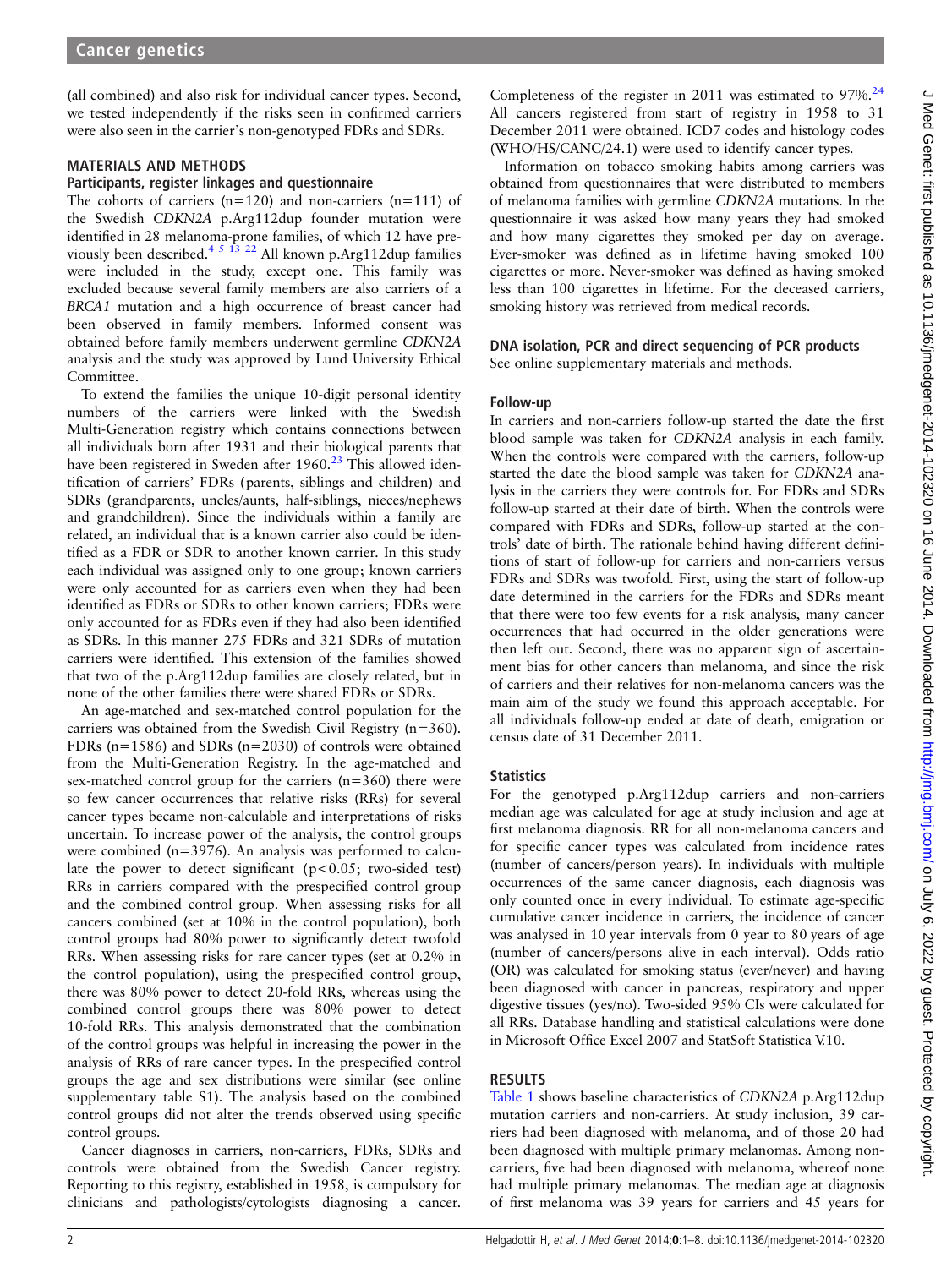<span id="page-2-0"></span>

| <b>Table 1</b> Baseline characteristics of carriers and non-carriers from |
|---------------------------------------------------------------------------|
| CDKN2A p.Arg112dup mutated families*                                      |

|                                                           | <b>Carriers</b><br>$(n=120)$ | <b>Non-carriers</b><br>$(n=111)$ |
|-----------------------------------------------------------|------------------------------|----------------------------------|
| Sex (men/women)                                           | 56/64                        | 54/57                            |
| Age at study inclusion (years; median,<br>range)          | $35(7-80)$                   | $33(3-69)$                       |
| No. diagnosed with melanoma                               | 39                           | 5                                |
| No. diagnosed with multiple primary<br>melanomas          | 20                           | $\mathbf{0}$                     |
| Age at first melanoma diagnosis (years;<br>median, range) | 39 (16-64)                   | $45(24 - 68)$                    |
| No. diagnosed with non-melanoma                           | 13                           | 3                                |
| tumours                                                   |                              |                                  |
| Gynaecological                                            | 4                            | $\overline{\phantom{0}}$         |
| Digestive-upper                                           | $\mathfrak z$                | $\Omega$                         |
| Haematopoietic or lymphatic                               | $\overline{\phantom{a}}$     | $\Omega$                         |
| <b>Breast</b>                                             | 1                            | 1                                |
| Respiratory                                               | 1                            | 0                                |
| Skin (non-melanoma)                                       | 1                            | $\Omega$                         |
| Digestive-lower                                           | 1                            | $\Omega$                         |
| Endocrine                                                 |                              | $\Omega$                         |
| Pancreas                                                  | 0                            | $\mathbf{0}$                     |

\*Baseline is defined as the date when each family's index case was tested for mutation.

non-carriers. At baseline 13 carriers and 3 non-carriers had been diagnosed with non-melanoma tumours.

Prospective RRs for all cancers in p.Arg112dup carriers compared with non-carriers and controls are shown in [table 3](#page-3-0). Carriers contributed 1657, non-carriers 1837 and controls 51 952 person years. Observed cases of each cancer type for carriers are shown. In non-carriers and controls, numbers of expected cases are calculated to correspond to equal person years as for carriers. Prospective RRs for all non-melanoma cancers in mutation carriers compared with controls was 5.0 (95% CI 3.7 to 7.3). The RR for melanoma was 64.8 (95% CI

36.9 to 117.9), for pancreatic cancer 43.8 (95% CI 13.8 to 139.0), for primary cancers in upper digestive tissues (oral cavity, tongue, pharynx, oesophagus, stomach, liver, gall bladder) 17.1 (95% CI 6.3 to 46.5), for primary cancers in respiratory tissues (lung, bronchi, larynx) 15.6 (95% CI 5.4 to 46.0), for gynaecological cancers 8.8 (95% CI 3.8 to 20.4) and for non-melanoma skin cancer 3.3 (95% CI 1.0 to 10.7). Compared with non-carriers there was a significantly higher risk in carriers for all non-melanoma cancers and for melanoma. In non-carriers there were no cases of pancreatic cancers or cancers in upper digestive tissues and one case of lung cancer, indicating a marked excess risk for these tumours in carriers compared with non-carriers. In tables 1–[3](#page-3-0) cancers in upper digestive tissues are shown separately from pancreatic cancer, since this tumour is of special interest being previously known to be more common in CDKN2A mutation carriers.

Relative cancer risks for FDRs and SDRs are shown in [table 3,](#page-3-0) FDRs contributed 12 683, SDRs 15.525 and controls 187.179 person years. RRs for all non-melanoma cancers was significantly elevated in FDRs, 2.1 (95% CI 1.6 to 2.7) but not in SDRs, 1.0 (95% CI 0.8 to 1.4). RRs for pancreatic cancer was significantly elevated in FDRs, 21.6 (95% CI 9.1 to 49.9) and in SDRs, 3.8 (95% CI 1.1 to 14.9). RRs for primary cancers in respiratory tissues were significantly elevated in FDRs, 6.0 (95% CI 2.8 to 13.1) and in SDRs, 2.8 (95% CI 1.0 to 7.2). RRs for primary cancers in upper digestive tissues were significantly elevated in FDRs, 3.3 (95% CI 1.5 to 7.6) and in SDRs, 2.3 (95% CI 1.0 to 5.6). Specification of all cancer occurrences and RRs in carriers, FDRs and SDRs compared with controls are shown in online supplementary table S2. The following cancers were significantly more frequent in the p.Arg112dup families compared with controls; cutaneous melanoma, cancer of the tongue, oral cavity, oesophagus, stomach, pancreas, larynx, lung, breast and cervix.

Age-specific cumulative incidence in p.Arg112dup carriers of all non-melanoma cancers and combined for cancers in pancreas, upper digestive and respiratory tissues is shown in fi[gure 1](#page-3-0). The numerical values of the cumulative incidences used for fi[gure 1](#page-3-0) are shown in online supplementary table S3.

|  |  |  |  | Table 2 Prospective risk of cancers in CDKN2A p.Arg112dup carriers (n=120) compared with non-carriers (n=111) and controls (n=3976) |
|--|--|--|--|-------------------------------------------------------------------------------------------------------------------------------------|
|--|--|--|--|-------------------------------------------------------------------------------------------------------------------------------------|

| <b>Tumour type</b>          | p.Arg112dup<br>observed | <b>Non-carriers</b><br>expected* | <b>RR (95% CI)</b>  | <b>Controls</b><br>expected* | <b>RR (95% CI)</b>           |
|-----------------------------|-------------------------|----------------------------------|---------------------|------------------------------|------------------------------|
| Melanoma                    | 35                      | 3.61                             | $9.7$ (3.5 to 27.2) | 0.54                         | 64.8 (36.9 to 117.9)         |
| Pancreas                    |                         | $\mathbf{0}$                     | NA <sup>+</sup>     | 0.16                         | 43.8 (13.8 to 139.0)         |
| Digestive—upper             | 6                       | $\mathbf{0}$                     | NA <sup>+</sup>     | 0.35                         | 17.1 (6.3 to 46.5)           |
| Respiratory                 | 5                       | 0.90                             | 5.6 (0.7 to 47.4)   | 0.32                         | 15.6 (5.4 to 46.0)           |
| Gynaecological              |                         | 3.61                             | $1.9$ (0.6 to 6.6)  | 0.80                         | 8.8 (3.8 to 20.4)            |
| Haematopoietic or lymphatic |                         | $\mathbf{0}$                     | NA <sup>t</sup>     | 0.51                         | 3.9 (0.6 to 10.6)            |
| <b>CNS</b>                  |                         | $\mathbf{0}$                     | NA <sup>t</sup>     | 0.29                         | 3.4 $(0.4 \text{ to } 27.5)$ |
| Skin (non-melanoma)         |                         | 0.90                             | 3.3 (0.3 to 31.9)   | 0.92                         | $3.3$ (1.0 to 10.7)          |
| <b>Breast</b>               |                         | 0.90                             | 3.3 (0.3 to 31.9)   | 0.99                         | $3.0$ (0.9 to 9.9)           |
| Endocrine                   |                         | $\mathbf{0}$                     | NA <sup>+</sup>     | 0.35                         | $2.9$ (0.4 to 22.1)          |
| Urinary                     |                         | 0.90                             | 3.3 (0.3 to 31.9)   | 1.75                         | $1.7$ (0.5 to 5.5)           |
| Digestive-lower             |                         | $\mathbf{0}$                     | NA <sup>t</sup>     | 0.96                         | $1.0$ (0.1 to 7.7)           |
| Connective tissue           | $\mathbf{0}$            | $\mathbf{0}$                     | NA <sup>t</sup>     | 0.03                         | 0.0                          |
| Unknown primary tumour      | 0                       | $\mathbf{0}$                     | NA <sup>t</sup>     | 0.29                         | 0.0                          |
| All non-melanoma cancers    | 39                      | 8.12                             | 4.8 (2.4 to 10.1)   | 7.78                         | 5.0 $(3.7 \text{ to } 7.3)$  |

\*In non-carriers and controls, numbers of expected cases are calculated to correspond to equal person years as for carriers. †NA=RR not calculable since 0 cases of cancer type in non-carriers.

RR, Relative risk.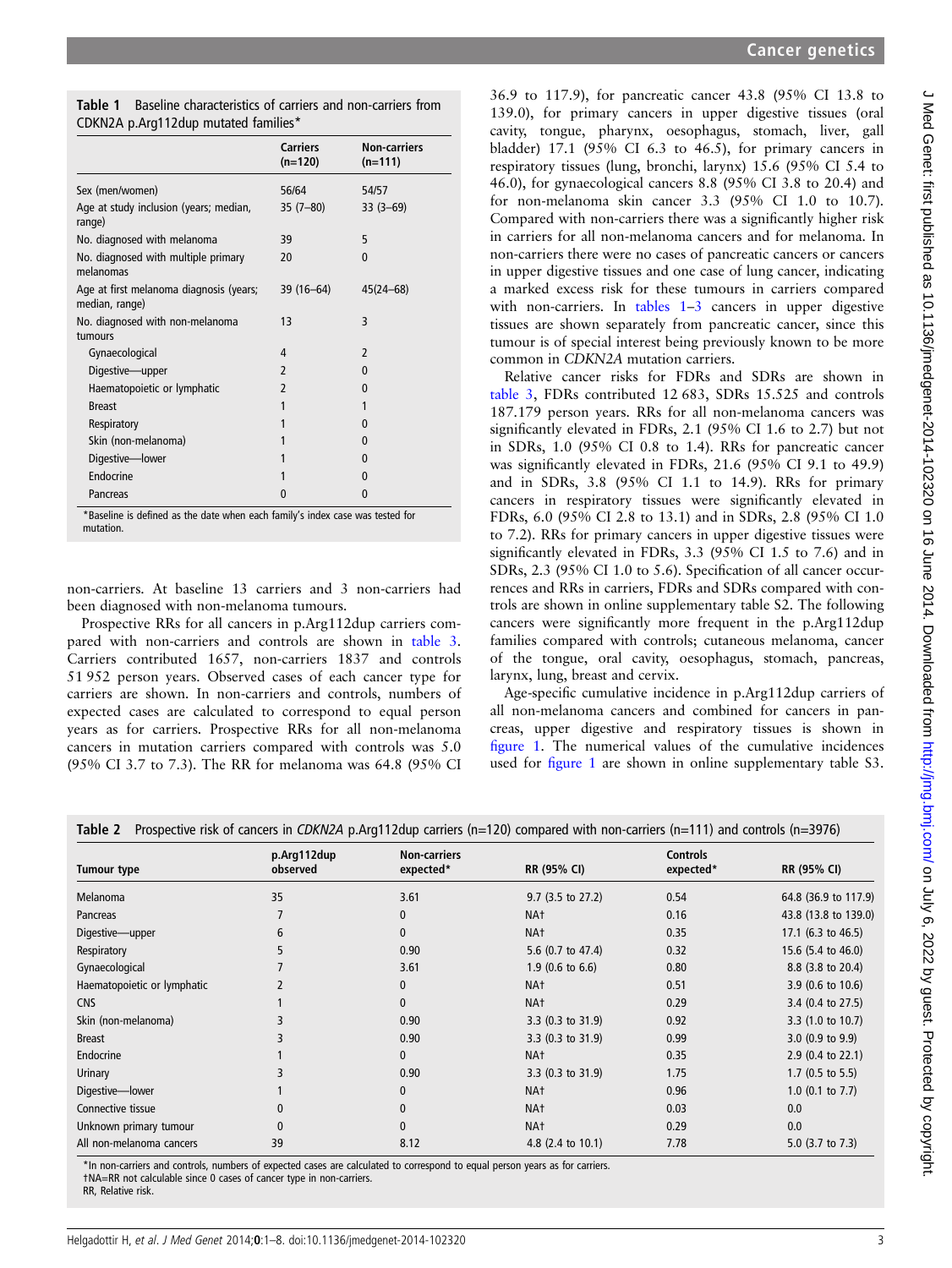<span id="page-3-0"></span>

|  |  |  | Table 3 Lifetime risk of all cancers in CDKN2A p.Arg112dup carriers FDRs (n=275) and SDRs (n=321) |  |  |
|--|--|--|---------------------------------------------------------------------------------------------------|--|--|
|--|--|--|---------------------------------------------------------------------------------------------------|--|--|

|                             | <b>FDRs</b>    | Expected* | RR (95% CI)                 | <b>SDRs</b>    | Expected* | RR (95% CI)                 |
|-----------------------------|----------------|-----------|-----------------------------|----------------|-----------|-----------------------------|
| Melanoma                    | 28             | 1.36      | 20.6 (11.6 to 36.7)         | 8              | 1.66      | 4.8 (2.1 to 10.9)           |
| Pancreas                    | 13             | 0.6       | 21.6 (9.1 to 49.9)          | 3              | 0.8       | 3.8 (1.1 to 14.9)           |
| Respiratory                 | 9              | 1.5       | $6.0$ (2.8 to 13.1)         | 5              | 1.8       | 2.8 (1.0 to 7.2)            |
| Digestive-upper             | $\overline{7}$ | 2.1       | 3.3 $(1.5 \text{ to } 7.6)$ | 6              | 2.6       | $2.3$ (1.0 to 5.6)          |
| Haematopoietic or lymphatic | $\overline{2}$ | 1.8       | 1.1 $(0.3 \text{ to } 4.6)$ | 2              | 2.2       | $0.9$ (0.2 to 3.8)          |
| Gynaecological              |                | 6.7       | $1.0$ (0.5 to 2.2)          | 8              | 8.2       | $1.0$ (0.5 to 2.0)          |
| Endocrine                   | 4              | 1.4       | 2.9(1.0 to 8.6)             | 0              | 1.7       | 0.0                         |
| Skin (non-melanoma)         | $\overline{4}$ | 2.9       | $1.4$ (0.5 to 3.9)          | 0              | 4.3       | 0.0                         |
| <b>Breast</b>               | 8              | 4.2       | $1.9$ (0.9 to 4.0)          | 7              | 5.1       | $1.4$ (0.6 to 3.0)          |
| <b>CNS</b>                  | 3              | 1.4       | $2.1$ (0.6 to 7.1)          | $\mathbf{0}$   | 1.7       | 0.0                         |
| Digestive-lower             | 5              | 4.3       | 1.2 $(0.5 \text{ to } 2.9)$ | $\overline{2}$ | 5.3       | $0.4$ (0.1 to 1.5)          |
| Urinary                     | 8              | 7.3       | 1.1 $(0.5 \text{ to } 2.9)$ | 12             | 8.9       | 1.3 $(0.7 \text{ to } 2.5)$ |
| Connective tissue           |                | 0.3       | $3.3$ (0.3 to 25.3)         |                | 0.4       | $2.5$ (0.3 to 20.6)         |
| Unknown primary tumour      | 3              | 1.2       | $2.5$ (0.8 to 8.9)          | $\mathbf{0}$   | 1.4       | 0.0                         |
| All non-melanoma cancers    | 74             | 35.7      | $2.1$ (1.6 to 2.7)          | 46             | 44.4      | 1.0 $(0.8 \text{ to } 1.4)$ |

\*In controls, numbers of expected cases are calculated to correspond to equal person years as for carriers.

FDR, first degree relative; RR, relative risk; SDR, second degree relative.

Among carriers at age 50 years, 20% had been diagnosed with non-melanoma cancers and 7% with cancers in pancreas, upper digestive and respiratory tissues. At age 80 years, 76% had been diagnosed with non-melanoma cancers and 53% with tumours in pancreas, upper digestive and respiratory tissues.

In [table 4](#page-4-0) the numbers of members in each family (p.Arg112dup carriers, FDRs and SDRs) with cancers in respiratory, upper digestive tissues and pancreas are shown. Pancreatic cancer, cancer in respiratory and upper digestive tissues was seen in 16, 12 and 12 families, respectively. In all families with more than 16 family members at least one subject was diagnosed with these cancers.

In the carriers, FDRs and SDRs we observed significantly elevated risks for pancreatic, lung, head and neck and gastrooesophageal malignancies. In a normal population these cancer types are highly associated with tobacco smoke and to some extent other agents such as alcohol, chewing tobacco, certain foods, pollution and human papillomavirus (HPV). Although



Figure 1 Age-specific cumulative incidence of non-melanoma cancers and for cancers in respiratory and upper digestive tissues (including pancreas) among the cohort of CDKN2A p.Arg112dup carriers (n=120).

not a predefined aim in this study we found it important to address if the elevated risks of the observed cancers among carriers and their relatives was dependent primarily on the genotype or if environmental factors contributed to the phenotype observed. For this reason data on cigarette smoking was collected among all carriers that had reached the age of 29 years, which was the youngest age when any of the cancers described above had been diagnosed. Of the 116 carriers that had reached that age, information on smoking history was retrieved from 60% of the individuals (67% in carriers with any of these cancers and 57% in carriers without), in 61 individuals information was obtained from questionnaires and in 11 from medical records. In ever-smoking carriers compared with never-smoking carriers, the OR of cancers in pancreas, respiratory or upper digestive tissues was  $9.3$  (1.9 to  $44.7$ ) ([table 5](#page-4-0)). Among eversmokers that had the diagnoses, the following cancers were observed: pancreatic cancer (three cases), tongue cancer (three cases), lung cancer (three cases), cancer of oral cavity (one case), larynx cancer (one case), oesophageal cancer (one case). The median age at end of follow-up of smokers that had been diagnosed with cancers in pancreas, upper digestive or respiratory tissues was 70 years while in smokers that had none of these diagnoses, the median age at end of follow-up was 50 years.

#### **DISCUSSION**

In this study we studied melanoma kindreds and investigated the cancer risks in carriers of the Swedish p.Arg112dup CDKN2A founder mutation and their FDRs and SDRs. We found a significantly elevated risk in carriers and FDRs for all non-melanoma cancers combined. More specifically, in carriers, FDRs and SDRs, there were significantly elevated risks for cancers in pancreas, upper digestive and respiratory tissues. At age 80 years, 53% of the carriers had one of these diagnoses. Cancers in pancreas, upper digestive and respiratory tissues were found in the majority of families and not limited to a small subset of kindreds, indicating that it is unlikely that the association between the mutation and these cancers is confounded by other genetic causes. Interestingly among carriers that had ever smoked cigarettes, the risk for pancreatic, respiratory and upper digestive cancers was significantly elevated compared with non-smokers. The difference in median age at the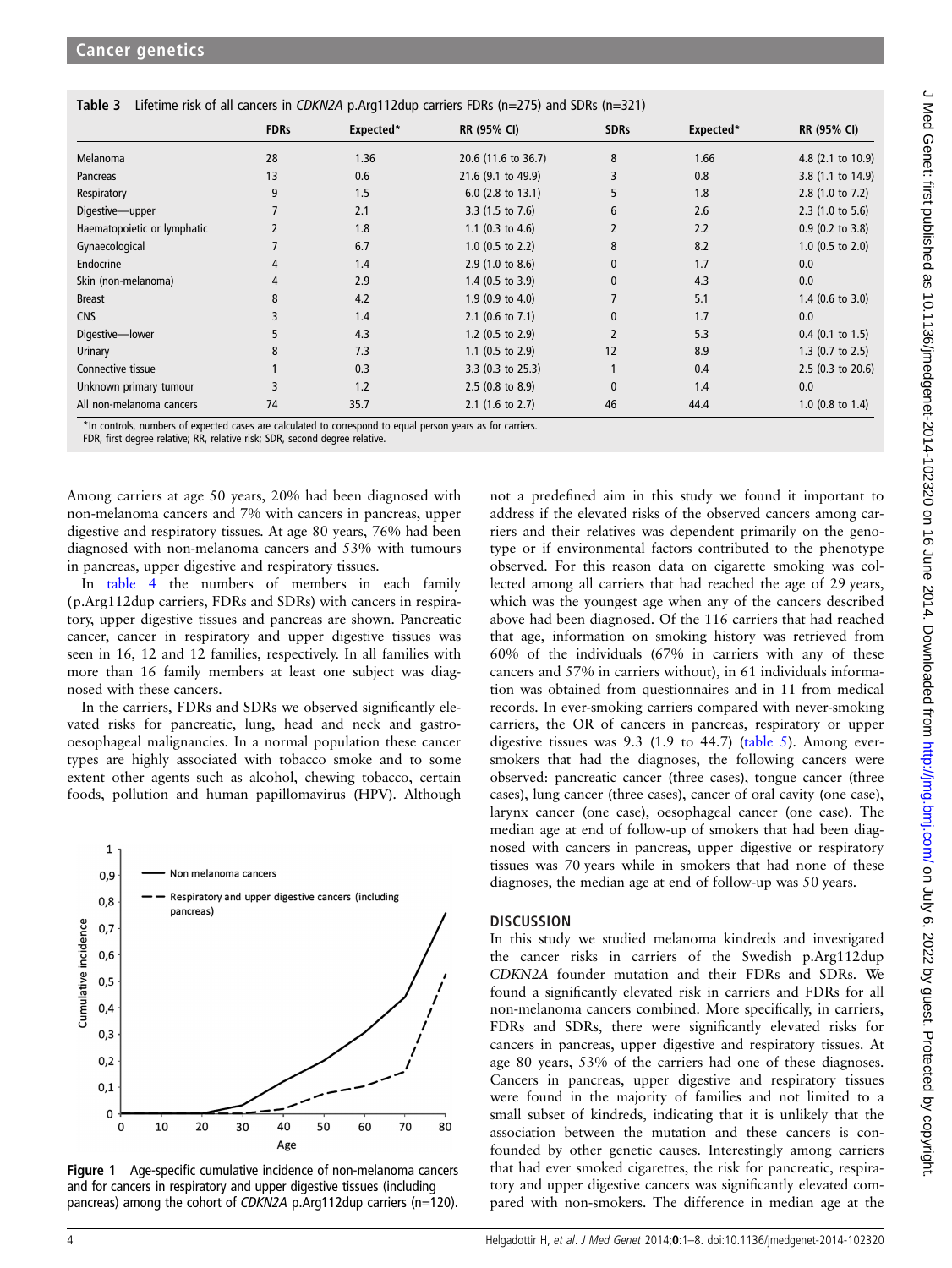<span id="page-4-0"></span>end of observation between smokers that had these cancers compared with those that did not was 20 years, indicating that younger smokers are at increased risk to develop these cancer types later in life.

In a study by de Snoo et al,<sup>[7](#page-6-0)</sup> specific cancer risks in melanoma families with the Dutch founder mutation (p16-Leiden) in CDKN2A were analysed. In this study, the 221 mutation carriers from 22 melanoma families had a significantly increased risk for cancers of the pancreas, respiratory tissues, lip, mouth and pharynx, digestive tissues (not specified if upper or lower), female genital tissues and eye/brain (only two cases). Interestingly, the specific cancers with increased risks were largely the same among carriers of the p16-Leiden and the p.Arg112dup mutations. These mutations have the following in common: they are founder mutations identified in a number of families and have originated in North European countries (Netherlands and Sweden). The mutations are both located in exon 2 of the gene, and both are set in ankyrin repeats 3–4, where significantly higher risks of pancreatic cancers have been reported compared with mutations in ankyrin repeats 1–2 of the gene. $25$  In the report by de Snoo *et al*, there was no data or statement on a possible association with tobacco smoking, but

Table 4 Numbers of subjects per CDKN2A p.Arg112dup positive family diagnosed with cancers in pancreas, respiratory and upper digestive tissues

| <b>Family ID</b>    | Family<br>size<br>no.* | <b>Pancreas</b><br>no. w/diagnosis | Respiratory<br>tissues<br>no. w/diagnosis | <b>Upper</b><br>digestive<br>tissues<br>no. w/diagnosis |
|---------------------|------------------------|------------------------------------|-------------------------------------------|---------------------------------------------------------|
| 3998                | 10                     |                                    |                                           | $\mathbf{1}$                                            |
| 8508                | 14                     | 1                                  | $\mathbf{1}$                              | 1                                                       |
| 8512                | 31                     | 1                                  |                                           |                                                         |
| 8523                | 48                     | $\overline{2}$                     |                                           | $\mathbf{1}$                                            |
| 8528                | 13                     |                                    |                                           |                                                         |
| 8551                | 9                      | 1                                  | 1                                         | 1                                                       |
| 8581                | 21                     |                                    | 3                                         |                                                         |
| 8601                | 35                     | 1                                  | $\mathbf{1}$                              |                                                         |
| 8611                | 17                     | 1                                  |                                           |                                                         |
| 8621                | 40                     |                                    | $\mathbf{1}$                              | 3                                                       |
| 8793                | 10                     | 1                                  | $\mathbf{1}$                              |                                                         |
| 8795                | 34                     | $\overline{2}$                     |                                           |                                                         |
| 8839                | 18                     | $\mathbf{1}$                       |                                           |                                                         |
| 8866                | 11                     |                                    | $\mathbf{1}$                              | $\mathbf{1}$                                            |
| 12 5 19             | 13                     |                                    |                                           |                                                         |
| 12 546              | 15                     |                                    |                                           |                                                         |
| 12 551              | 18                     |                                    |                                           | $\mathbf{1}$                                            |
| 13 502              | 143                    | 2                                  | 5                                         | 6                                                       |
| 13 509              | 34                     | $\overline{2}$                     |                                           | $\overline{2}$                                          |
| 13512               | 12                     |                                    |                                           | $\overline{2}$                                          |
| 13 5 31             | 49                     | 1                                  | $\overline{2}$                            |                                                         |
| 13 545 +            | 9                      | 3                                  | $\mathbf{1}$                              |                                                         |
| 13 549 <sup>+</sup> | 23                     |                                    | $\overline{2}$                            |                                                         |
| 13 5 62             | $\overline{4}$         |                                    |                                           |                                                         |
| 13 5 69             | 5                      | 1                                  |                                           |                                                         |
| 13 581              | 28                     | $\mathbf{1}$                       |                                           | $\mathbf{1}$                                            |
| 13 5 92             | 16                     |                                    |                                           |                                                         |
| 13 616              | 38                     | $\overline{2}$                     | 1                                         | $\mathbf{1}$                                            |

\*Total numbers of carriers, FDRs and SDRs per family. †Families 13 545 and 13 549 were found to have shared SDRs. FDR, First degree relative; SDR, second degree relative.

Table 5 Smoking status among CDKN2A p.Arg112dup carriers\* diagnosed with cancers in respiratory or upper digestive tissues (including pancreas)

|              | <b>Total</b> | or upper digestive tissues | Diagnosed with cancers in respiratory |                   |
|--------------|--------------|----------------------------|---------------------------------------|-------------------|
|              | no.          | Yes                        | No                                    | OR (95% CI)       |
| Never-smoker | 37           |                            | 35                                    | 1.0 (reference)   |
| Ever-smoker  | 35           | 12                         | 23                                    | 9.3 (1.9 to 44.7) |

\*Only carriers that had reached the age of 29 years were included in this analysis. OR, odds ratio.

since there were increased risks for mainly the same specific cancers as were observed in our study, it is likely that carriers of the p16-Leiden mutation, and possibly also of other CDKN2A mutations perturbing ankyrin repeats 3–4, have increased risk for smoking induced cancers compared with the wild type population.

The CDKN2A encoded proteins p16-INK4A and p14-ARF are cell cycle inhibitors and tumour suppressors, where p16-INK4A is an inhibitor of CDK4/CDK6 in the retinoblastoma pathway and p14-ARF through its inhibition of HDM2, is a regulator of p53. Notably, germline mutations in TP53 and RB1 genes are associated with high risks for lung cancer (and other specific cancers, in particular retinoblastomas in RB1 mutated and sarcomas in TP53 mutated).<sup>[26 27](#page-6-0)</sup> In RB1 and TP53 mutated the elevated risks for lung cancers are mainly observed in smokers.<sup>27</sup> <sup>28</sup> Thus, it seems that carriers of CDKN2A mutations, and of mutations in tumour suppressors linked to p16-INK4A and p14-ARF, are at elevated risks for smoking induced cancers.

Upper digestive tissues (including pancreas) and respiratory tissues are derived from foregut endoderm $^{29}$  $^{29}$  $^{29}$  and are known to be sensitive to exposures from certain carcinogens, in particular a strong association with cancers in these tissues and tobacco smoke and/or alcohol has been established.<sup>30</sup> <sup>31</sup> In three separate case reports of CDKN2A mutation carriers that were smokers and/or alcohol consumers, cancers of the tongue, oral cavity, pharynx and lung have been reported.[12 17 19](#page-6-0) Loss of the wild type CDKN2A allele was observed in tumours from these individuals, supporting the role of inactivation of this tumour suppressor gene in these tumours.<sup>17</sup> <sup>19</sup> Another study showed that among subjects that ever smoked, the risk for pancreatic cancer was higher for CDKN2A mutation carriers compared with non-carriers, but among non-smokers the risk for pancreatic cancer was not significantly different in carriers and noncarriers. Although interesting, this study was limited by a low number of confirmed carriers (n=9), which were all carriers of different CDKN2A mutations.<sup>[32](#page-6-0)</sup> Somatic CDKN2A alterations are frequently observed in pancreatic, lung, head and neck, oesophageal and gastric cancers, where they are believed to be driver mutations.<sup>33-[36](#page-6-0)</sup> In lung and head and neck cancers it has been shown that somatic alterations in the CDKN2A gene are associated with tobacco smoke and/or alcohol exposure.<sup>37–[39](#page-7-0)</sup> In a rodent model it has been demonstrated that exposure to a tobacco smoke derived carcinogen (4-(methylnitrosamino)-1-(3 pyridyl)-1-butanone) induces tumours with hypermethylation of the p16 gene promoter leading to loss of p16 expression.<sup>[40](#page-7-0)</sup> In a recent study of mutational processes in multiple human cancers, it was reported that of the 30 different tumour types analysed, melanoma, lung, oesophageal, head and neck and gastric cancers were all among the tumour types that had most acquired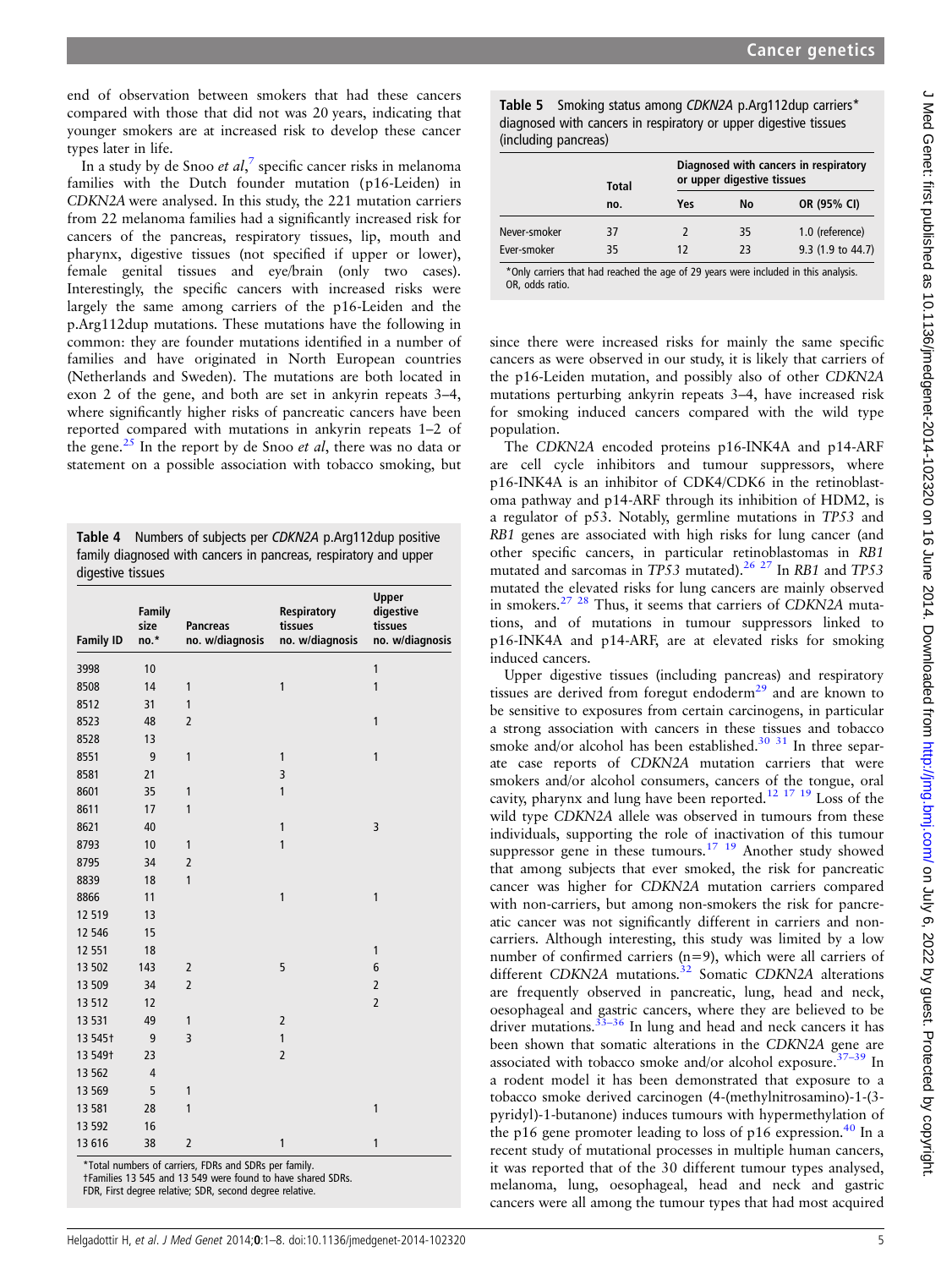mutations.<sup>[41](#page-7-0)</sup> Digestive and respiratory organs are highly exposed to multiple carcinogens in our environment in analogy to the skin being exposed to ultraviolet radiation, and it has been shown that melanoma penetrance in CDKN2A mutation carriers is associated with the environmental ultraviolet (UV) exposure in the country of residence. $20$  In melanoma tumours, UV-B signature DNA changes are commonly observed in the CDKN2A gene.<sup>[42](#page-7-0)</sup> In carriers we also found an increased risk of gynaecological malignancies, largely due to cervical carcinomas (see online supplementary table S2). It will be of interest to follow whether this increase is abolished by the introduction of prophylactic HPV vaccination. Our findings support the concept that germline CDKN2A mutations may confer an increased sensitivity to carcinogens, resulting in the observed pattern of increased cancer risks.

In p.Arg112dup carriers, three adolescents were diagnosed with melanoma, but no melanomas or other tumours were seen in young children, in FDRs there was one case of CNS tumour at age 9 years and in SDRs one case of leukaemia at age 2 years (data not shown). Although these are more cases than would be expected in the general population, they are too few for statistical analysis and the association previously reported for child-hood cancer<sup>[15](#page-6-0)</sup> in p.Arg112dup families cannot be confirmed nor refuted in this study. For breast cancer, the RR was moderately elevated in carriers, FDRs and SDRs but not significantly increased. Higher risk for breast cancer has previously been reported in p.Arg112dup carriers.<sup>[4](#page-6-0)</sup> In the study by Borg *et al*, nine p.Arg112dup families were analysed, but it was later discovered that in one family (excluded from the current study) with a high burden of breast cancer, family members had a germline mutation in the BRCA1 gene in addition to the CDKN2A mutation, which may have contributed to the conclusion that there was a marked increase in breast cancer risk. Also carriers might be more likely to participate in population screening programs for breast and cervical cancer, possibly increasing the incidence of these cancer types in this group.

A few limitations of our study deserve attention. The CDKN2A p.Arg112dup carriers are identified solely from melanoma-prone families and we have limited knowledge on the mutation frequencies in other populations. Therefore we cannot automatically draw conclusions that all carriers of this mutation have the risks found in this study. But in Stockholm we have previously tested sporadic melanoma cases and controls for CDKN2A p.Arg112dup mutations and found mutations in 0.2% ( $n=526$ ) and 0% ( $n=663$ ), respectively, indicating that the mutation frequency in the population is low and likely mainly observed in melanoma-prone families.<sup>43</sup> In studies as this one there is always a risk for ascertainment bias, and for melanoma we cannot exclude that there is some ascertainment bias since there are more melanoma cases than would be expected in the non-carriers from the mutation carrying families. This is to some degree expected when individuals are selected solely for belonging to families with multiple melanoma cases. In this study the main aim was the risk for non-melanoma cancers, and by observing the frequencies of non-melanoma cancers in non-carriers, we cannot see an obvious tendency of ascertainment bias for non-melanoma tumours ([tables 1](#page-2-0) and [2](#page-2-0)). In addition to assessing the combined risk for all non-melanoma cancers we also intended to assess the risks for tissue-specific cancers. This is a highly relevant issue, since for the families it is important to recognise the total risk and the risk for certain cancer types. Although we have included all the known families carrying the p.Arg112dup mutation in our study, the size of the cohorts is

too small for an adjustment of statistical significance for multiple outcomes. To still address this issue we have done comparisons in multiple groups, first comparing carriers with non-carriers and with controls and also independently comparing FDRs and SDRs with controls. In online supplementary table S2 we also compare all individuals in p.Arg112dup mutation families (except the non-carriers) with the total control population. We only draw conclusions on an association between certain cancer forms and the mutation when we have seen significantly elevated risks in all comparisons. When smoking history was collected in mutation carriers, data was missing from 33% of carriers with cancers in pancreas, upper digestive and respiratory tissues and 43% of those not diagnosed with these cancer types. This difference was likely mostly explained by that in those that had died being diagnosed with lung, head and neck, pancreatic or gastrooesophageal cancers there was more often information on smoking history in medical records, than in deceased carriers that had not been diagnosed with these cancer types. We cannot rule out that there might have been an issue of misclassification with respect to smoking status from data collected from medical records or from the questionnaires, but it is very unlikely that the marked association seen between smoking and these cancers, would only have been due to information bias.

The strength of this study is that it involved the hitherto largest number of families with the same germline CDKN2A mutation, with long time follow-up for occurrence of cancer. We have investigated independently the cancer risks in carriers and their FDRs and SDRs by linkage to national registries with near-complete coverage. We found high risks among carriers for cancers in pancreas, respiratory and upper gastrointestinal tissues. In a gene-dose manner we confirmed elevated risks for the same cancer types in FDRs and SDRs as were observed in carriers. By collecting information on smoking history, we show in mutation carriers, a previously not recognised association between tobacco smoking and cancers in pancreas, respiratory and upper gastrointestinal tissues.

We conclude that the risk for non-melanoma cancers in CDKN2A p.Arg112dup mutation carriers is not limited to pancreatic cancer and the phenotype should be extended to include tumours in respiratory and upper digestive tissues. As has been reported for pancreatic cancer, it is not unlikely that the risk for cancers in respiratory and upper gastrointestinal tissues may vary significantly between carriers of specific germline CDKN2A mutations.[25](#page-6-0) This emphasises the need for further collaborative analyses of cancer occurrence among carriers of specified CDKN2A germline mutations. Further molecular and epidemiological studies should be done to examine the relation between carcinogens and cancers in CDKN2A mutation carriers. CDKN2A p.Arg112dup mutation carriers should be strongly advised to abstain from tobacco smoking. Moreover, families with multiple cases of melanoma as well as cancers in respiratory and upper digestive tissues should be regarded as candidates for CDKN2A mutation screening. We propose that, particularly in mutation carriers who smoke, screening for lung, head and neck, and gastro-oesophageal malignancies should be considered.

Acknowledgements This work was supported by grants from The Swedish Cancer Society, The Radiumhemmet Research Funds, Stockholm County Council, European Research Council Advanced Grant (ERC-2011–294576), Gunnar Nilsson Foundation and Regional and Hospital Funds. The authors thank Diana Lindén, Lena Westerberg and Anita Schmidt Casslén for their help with this study.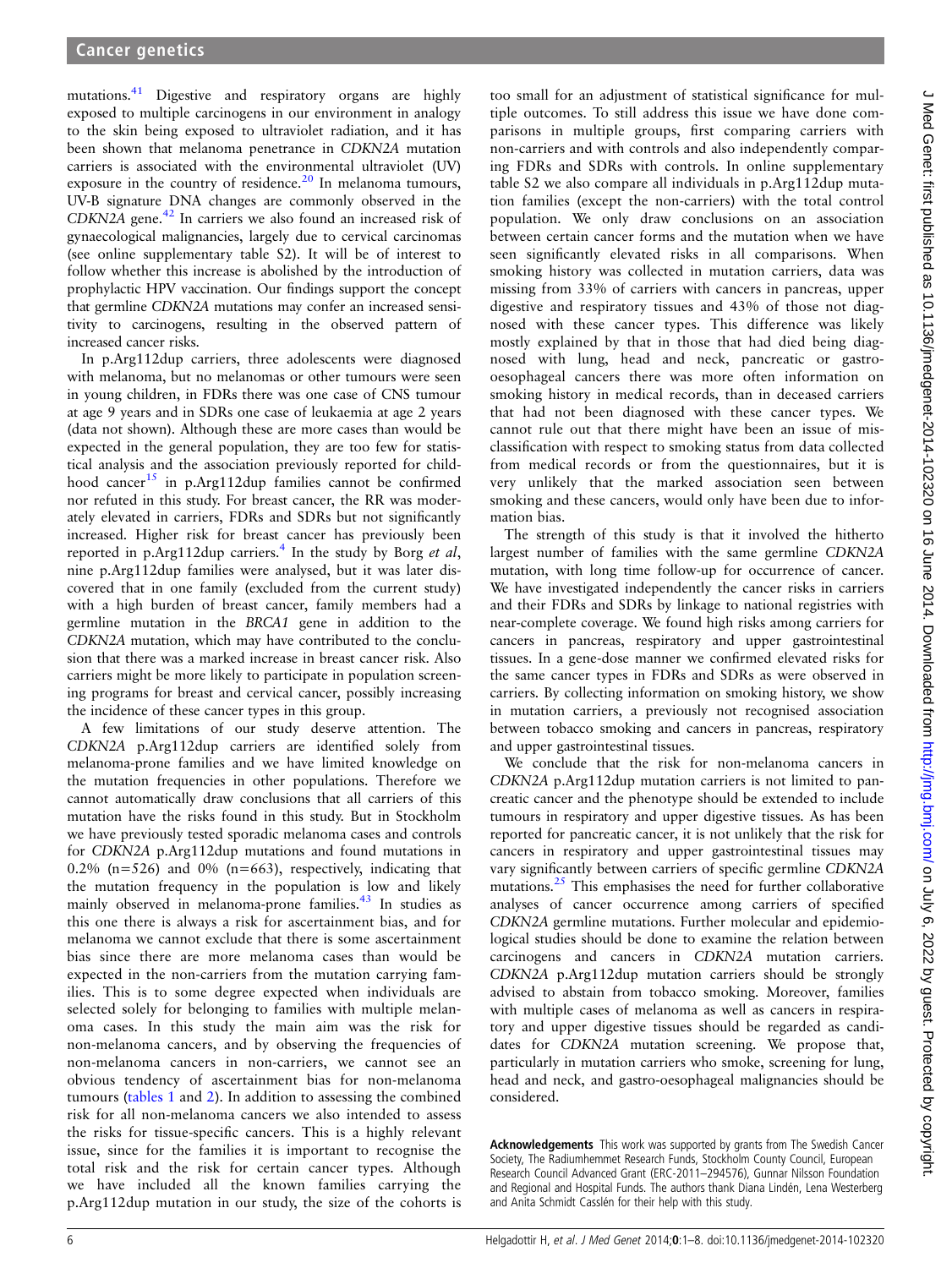<span id="page-6-0"></span>Contributors All authors of this paper have participated/contributed to this work as follows: Substantial contributions to the conception or design of the work; or the acquisition, analysis, or interpretation of data for the work; Drafting the work or revising it critically for important intellectual content; Final approval of the version to be published; Agreement to be accountable for all aspects of the work in ensuring that questions related to the accuracy or integrity of any part of the work are appropriately investigated and resolved.

#### Competing interests None.

Ethics approval Lund University (Sweden) Ethical Committee.

Provenance and peer review Not commissioned; externally peer reviewed.

Novelty and Impact Statements In this study we describe in members of melanoma-prone families with germline CDKN2A mutation, a significantly increased risk of pancreatic, lung, head and neck and gastro-oesophageal cancers. We show a positive association between tobacco smoking and these non-melanoma cancers among mutation carriers. This is the first study that shows association between smoking history and cancer diagnoses in CDKN2A mutation carriers. Our study has important implications for counselling and monitoring of members of melanoma-prone families with germline CDKN2A mutations.

Open Access This is an Open Access article distributed in accordance with the Creative Commons Attribution Non Commercial (CC BY-NC 3.0) license, which permits others to distribute, remix, adapt, build upon this work non-commercially, and license their derivative works on different terms, provided the original work is properly cited and the use is non-commercial. See: http://creativecommons.org/ licenses/by-nc/3.0/

# **REFERENCES**<br>1 Greene MH. F

- Greene MH, Fraumeni JF. The hereditary variant of malignant melanoma. New York: Grune & Stratton, 1979.
- 2 Skolnick MH, Cannon-Albright LA, Kamb A. Genetic predisposition to melanoma. Eur J Cancer 1994;30A:1991–5.
- 3 Goldstein AM, Struewing JP, Chidambaram A, Fraser MC, Tucker MA. Genotype-phenotype relationships in u.S. Melanoma-prone families with cdkn2a and cdk4 mutations. J Natl Cancer Inst 2000;92:1006–10.
- 4 Borg A, Sandberg T, Nilsson K, Johannsson O, Klinker M, Masback A, Westerdahl J, Olsson H, Ingvar C. High frequency of multiple melanomas and breast and pancreas carcinomas in cdkn2a mutation-positive melanoma families. J Natl Cancer Inst 2000;92:1260–6.
- 5 Platz A, Hansson J, Mansson-Brahme E, Lagerlof B, Linder S, Lundqvist E, Sevigny P, Inganas M, Ringborg U. Screening of germline mutations in the cdkn2a and cdkn2b genes in swedish families with hereditary cutaneous melanoma. J Natl Cancer Inst 1997;89:697–702.
- 6 Hashemi J, Bendahl PO, Sandberg T, Platz A, Linder S, Stierner U, Olsson H, Ingvar C, Hansson J, Borg A. Haplotype analysis and age estimation of the 113insr cdkn2a founder mutation in swedish melanoma families. Genes Chromosomes Cancer 2001;31:107–16.
- 7 de Snoo FA, Bishop DT, Bergman W, van Leeuwen I, van der Drift C, van Nieuwpoort FA, Out-Luiting CJ, Vasen HF, ter Huurne JA, Frants RR, Willemze R, Breuning MH, Gruis NA. Increased risk of cancer other than melanoma in cdkn2a founder mutation (p16-leiden)-positive melanoma families. Clin Cancer Res 2008;14:7151–7.
- 8 Ghiorzo P, Ciotti P, Mantelli M, Heouaine A, Queirolo P, Rainero ML, Ferrari C, Santi PL, De Marchi R, Farris A, Ajmar F, Bruzzi P, Bianchi-Scarra G. Characterization of ligurian melanoma families and risk of occurrence of other neoplasia. Int J Cancer 1999;83:441–8.
- 9 Goldstein AM, Fraser MC, Struewing JP, Hussussian CJ, Ranade K, Zametkin DP, Fontaine LS, Organic SM, Dracopoli NC, Clark WH Jr, Tucker MA. Increased risk of pancreatic cancer in melanoma-prone kindreds with p16ink4 mutations. N Engl J Med 1995;333:970–4.
- 10 Goldstein AM, Struewing JP, Fraser MC, Smith MW, Tucker MA. Prospective risk of cancer in cdkn2a germline mutation carriers. J Med Genet 2004;41:421–4.
- 11 Bahuau M, Vidaud D, Jenkins RB, Bieche I, Kimmel DW, Assouline B, Smith JS, Alderete B, Cayuela JM, Harpey JP, Caille B, Vidaud M. Germ-line deletion involving the ink4 locus in familial proneness to melanoma and nervous system tumors. Cancer Res 1998;58:2298–303.
- 12 Cabanillas R, Astudillo A, Valle M, de la Rosa J, Alvarez R, Duran NS, Cadinanos J. Novel germline cdkn2a mutation associated with head and neck squamous cell carcinomas and melanomas. Head Neck 2013;35:E80–84.
- 13 Goldstein AM, Chan M, Harland M, Gillanders EM, Hayward NK, Avril MF, Azizi E, Bianchi-Scarra G, Bishop DT, Bressac-de Paillerets B, Bruno W, Calista D, Cannon Albright LA, Demenais F, Elder DE, Ghiorzo P, Gruis NA, Hansson J, Hogg D, Holland EA, Kanetsky PA, Kefford RF, Landi MT, Lang J, Leachman SA, Mackie RM, Magnusson V, Mann GJ, Niendorf K, Newton Bishop J, Palmer JM, Puig S, Puig-Butille JA, de Snoo FA, Stark M, Tsao H, Tucker MA, Whitaker L, Yakobson E,

cancer, neural system tumors, and uveal melanoma across genomel. Cancer Res 2006;66:9818–28.

- 14 Kannengiesser C, Avril MF, Spatz A, Laud K, Lenoir GM, Bressac-de-Paillerets B. Cdkn2a as a uveal and cutaneous melanoma susceptibility gene. Genes Chromosomes Cancer 2003;38:265–8.
- 15 Magnusson S, Borg A, Kristoffersson U, Nilbert M, Wiebe T, Olsson H. Higher occurrence of childhood cancer in families with germline mutations in brca2, mmr and cdkn2a genes. Fam Cancer 2008;7:331–7.
- 16 Mukherjee B, Delancey JO, Raskin L, Everett J, Jeter J, Begg CB, Orlow I, Berwick M, Armstrong BK, Kricker A, Marrett LD, Millikan RC, Culver HA, Rosso S, Zanetti R, Kanetsky PA, From L, Gruber SB, Investigators GEMS. Risk of non-melanoma cancers in first-degree relatives of cdkn2a mutation carriers. J Natl Cancer Inst 2012;104:953–6.
- 17 Oldenburg RA, de Vos tot Nederveen Cappel WH, van Puijenbroek M, van den Ouweland A, Bakker E, Griffioen G, Devilee P, Cornelisse CJ, Meijers-Heijboer H, Vasen HF, Morreau H. Extending the p16-leiden tumour spectrum by respiratory tract tumours. J Med Genet 2004;41:e31.
- 18 Vasen HF, Gruis NA, Frants RR, van Der Velden PA, Hille ET, Bergman W. Risk of developing pancreatic cancer in families with familial atypical multiple mole melanoma associated with a specific 19 deletion of p16 (p16-leiden). Int J Cancer 2000;87:809–11.
- 19 Vinarsky V, Fine RL, Assaad A, Qian Y, Chabot JA, Su GH, Frucht H. Head and neck squamous cell carcinoma in fammm syndrome. Head Neck 2009;31:1524–7.
- 20 Bishop DT, Demenais F, Goldstein AM, Bergman W, Bishop JN, Bressac-de Paillerets B, Chompret A, Ghiorzo P, Gruis N, Hansson J, Harland M, Hayward N, Holland EA, Mann GJ, Mantelli M, Nancarrow D, Platz A, Tucker MA, Melanoma Genetics C. Geographical variation in the penetrance of cdkn2a mutations for melanoma. J Natl Cancer Inst 2002;94:894–903.
- 21 Hansson J, Bergenmar M, Hofer PA, Lundell G, Mansson-Brahme E, Ringborg U, Synnerstad I, Bratel AT, Wennberg AM, Rosdahl I. Monitoring of kindreds with hereditary predisposition for cutaneous melanoma and dysplastic nevus syndrome: Results of a swedish preventive program. J Clin Oncol 2007;25:2819–24.
- 22 Goldstein AM, Chan M, Harland M, Hayward NK, Demenais F, Bishop DT, Azizi E, Bergman W, Bianchi-Scarra G, Bruno W, Calista D, Albright LA, Chaudru V, Chompret A, Cuellar F, Elder DE, Ghiorzo P, Gillanders EM, Gruis NA, Hansson J, Hogg D, Holland EA, Kanetsky PA, Kefford RF, Landi MT, Lang J, Leachman SA, MacKie RM, Magnusson V, Mann GJ, Bishop JN, Palmer JM, Puig S, Puig-Butille JA, Stark M, Tsao H, Tucker MA, Whitaker L, Yakobson E, Lund Melanoma Study G, Melanoma Genetics C. Features associated with germline cdkn2a mutations: A genomel study of melanoma-prone families from three continents. J Med Genet 2007;44:99–106.
- 23 Statistics Sweden BF, Population and Welfare Statistics 2012:1, Multi-generation register 2011. A description of contents and quality. [http://www.scb.se/statistik/\\_](http://www.scb.se/statistik/_publikationer/BE9999_2011A01_BR_BE96BR1202.pdf) [publikationer/BE9999\\_2011A01\\_BR\\_BE96BR1202.pdf](http://www.scb.se/statistik/_publikationer/BE9999_2011A01_BR_BE96BR1202.pdf)
- 24 Socialstyrelsen; Swedish cancer registry. [http://www.Socialstyrelsen.Se/register/](http://www.Socialstyrelsen.Se/register/halsodataregister/cancerregistret/inenglish) [halsodataregister/cancerregistret/inenglish](http://www.Socialstyrelsen.Se/register/halsodataregister/cancerregistret/inenglish)
- 25 Goldstein AM. Familial melanoma, pancreatic cancer and germline cdkn2a mutations. Hum Mutat 2004;23:630.
- 26 Fletcher O, Easton D, Anderson K, Gilham C, Jay M, Peto J. Lifetime risks of common cancers among retinoblastoma survivors. J Natl Cancer Inst 2004;96:357–63.
- 27 Hwang SJ, Cheng LS, Lozano G, Amos CI, Gu X, Strong LC. Lung cancer risk in germline p53 mutation carriers: Association between an inherited cancer predisposition, cigarette smoking, and cancer risk. Hum Genet 2003;113:238–43.
- 28 Kleinerman RA, Tarone RE, Abramson DH, Seddon JM, Li FP, Tucker MA. Hereditary retinoblastoma and risk of lung cancer. J Natl Cancer Inst 2000;92:2037–9.
- 29 Sadler TW, Thomas W, Langman J. Langman's medical embryology. 11th edn. Philadelphia: Wolters Kluwer Lippincott Williams & Wilkins, 2010:275–319, 363–402.
- 30 Kuper H, Boffetta P, Adami HO. Tobacco use and cancer causation: Association by tumour type. J Intern Med 2002;252:206–24.
- 31 Pelucchi C, Tramacere I, Boffetta P, Negri E, La Vecchia C. Alcohol consumption and cancer risk. Nutr Cancer 2011;63:983–90.
- 32 McWilliams RR, Wieben ED, Rabe KG, Pedersen KS, Wu Y, Sicotte H, Petersen GM. Prevalence of cdkn2a mutations in pancreatic cancer patients: Implications for genetic counseling. Eur J Hum Genet 2011;19:472–8.
- 33 Dulak AM, Stojanov P, Peng S, Lawrence MS, Fox C, Stewart C, Bandla S, Imamura Y, Schumacher SE, Shefler E, McKenna A, Carter SL, Cibulskis K, Sivachenko A, Saksena G, Voet D, Ramos AH, Auclair D, Thompson K, Sougnez C, Onofrio RC, Guiducci C, Beroukhim R, Zhou Z, Lin L, Lin J, Reddy R, Chang A, Landrenau R, Pennathur A, Ogino S, Luketich JD, Golub TR, Gabriel SB, Lander ES, Beer DG, Godfrey TE, Getz G, Bass AJ. Exome and whole-genome sequencing of esophageal adenocarcinoma identifies recurrent driver events and mutational complexity. Nat Genet 2013;45:478–86.
- 34 Carter H, Samayoa J, Hruban RH, Karchin R. Prioritization of driver mutations in pancreatic cancer using cancer-specific high-throughput annotation of somatic mutations (chasm). Cancer Biol Ther 2010;10:582–7.
- 35 Lee J, van Hummelen P, Go C, Palescandolo E, Jang J, Park HY, Kang SY, Park JO, Kang WK, MacConaill L, Kim KM. High-throughput mutation profiling identifies frequent somatic mutations in advanced gastric adenocarcinoma. PLoS ONE 2012;7:e38892.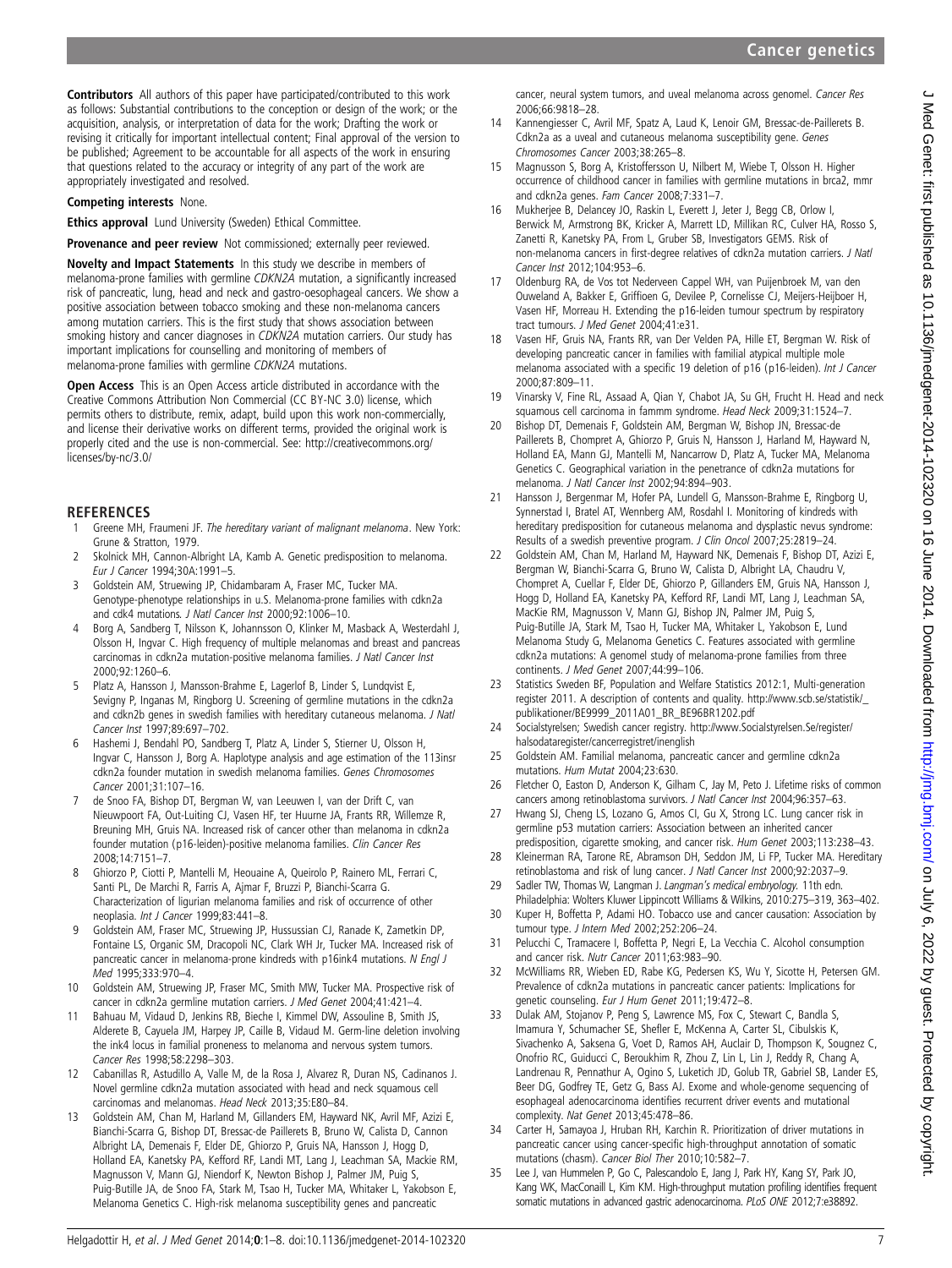- <span id="page-7-0"></span>36 Ding L, Getz G, Wheeler DA, Mardis ER, McLellan MD, Cibulskis K, Sougnez C, Greulich H, Muzny DM, Morgan MB, Fulton L, Fulton RS, Zhang Q, Wendl MC, Lawrence MS, Larson DE, Chen K, Dooling DJ, Sabo A, Hawes AC, Shen H, Jhangiani SN, Lewis LR, Hall O, Zhu Y, Mathew T, Ren Y, Yao J, Scherer SE, Clerc K, Metcalf GA, Ng B, Milosavljevic A, Gonzalez-Garay ML, Osborne JR, Meyer R, Shi X, Tang Y, Koboldt DC, Lin L, Abbott R, Miner TL, Pohl C, Fewell G, Haipek C, Schmidt H, Dunford-Shore BH, Kraja A, Crosby SD, Sawyer CS, Vickery T, Sander S, Robinson J, Winckler W, Baldwin J, Chirieac LR, Dutt A, Fennell T, Hanna M, Johnson BE, Onofrio RC, Thomas RK, Tonon G, Weir BA, Zhao X, Ziaugra L, Zody MC, Giordano T, Orringer MB, Roth JA, Spitz MR, Wistuba II, Ozenberger B, Good PJ, Chang AC, Beer DG, Watson MA, Ladanyi M, Broderick S, Yoshizawa A, Travis WD, Pao W, Province MA, Weinstock GM, Varmus HE, Gabriel SB, Lander ES, Gibbs RA, Meyerson M, Wilson RK. Somatic mutations affect key pathways in lung adenocarcinoma. Nature 2008;455:1069–75.
- 37 Kim DH, Nelson HH, Wiencke JK, Zheng S, Christiani DC, Wain JC, Mark EJ, Kelsey KT. P16(ink4a) and histology-specific methylation of cpg islands by exposure to tobacco smoke in non-small cell lung cancer. Cancer Res 2001;61:3419–24.
- 38 Kraunz KS, McClean MD, Nelson HH, Peters E, Calderon H, Kelsey KT. Duration but not intensity of alcohol and tobacco exposure predicts p16ink4a homozygous deletion in head and neck squamous cell carcinoma. Cancer Res 2006;66:4512–15.
- 39 Tam KW, Zhang W, Soh J, Stastny V, Chen M, Sun H, Thu K, Rios JJ, Yang C, Marconett CN, Selamat SA, Laird-Offringa IA, Taguchi A, Hanash S, Shames D, Ma X, Zhang MQ, Lam WL, Gazdar A. Cdkn2a/p16 inactivation mechanisms and their relationship to smoke exposure and molecular features in non-small-cell lung cancer. J Thorac Oncol 2013;8:1378–88.
- 40 Belinsky SA, Nikula KJ, Palmisano WA, Michels R, Saccomanno G, Gabrielson E, Baylin SB, Herman JG. Aberrant methylation of p16(ink4a) is an early event in lung cancer and a potential biomarker for early diagnosis. Proc Natl Acad Sci USA 1998;95:11891–6.
- 41 Alexandrov LB, Nik-Zainal S, Wedge DC, Aparicio SA, Behjati S, Biankin AV, Bignell GR, Bolli N, Borg A, Borresen-Dale AL, Boyault S, Burkhardt B, Butler AP, Caldas C, Davies HR, Desmedt C, Eils R, Eyfjord JE, Foekens JA, Greaves M, Hosoda F, Hutter B, Ilicic T, Imbeaud S, Imielinsk M, Jager N, Jones DT, Jones D, Knappskog S, Kool M, Lakhani SR, Lopez-Otin C, Martin S, Munshi NC, Nakamura H, Northcott PA, Pajic M, Papaemmanuil E, Paradiso A, Pearson JV, Puente XS, Raine K, Ramakrishna M, Richardson AL, Richter J, Rosenstiel P, Schlesner M, Schumacher TN, Span PN, Teague JW, Totoki Y, Tutt AN, Valdes-Mas R, van Buuren MM, van 't Veer L, Vincent-Salomon A, Waddell N, Yates LR, Australian Pancreatic Cancer Genome I, Consortium IBC, Consortium IM-S, PedBrain I, Zucman-Rossi J, Futreal PA, McDermott U, Lichter P, Meyerson M, Grimmond SM, Siebert R, Campo E, Shibata T, Pfister SM, Campbell PJ, Stratton MR. Signatures of mutational processes in human cancer. Nature 2013;500:415–21.
- 42 Hocker T, Tsao H. Ultraviolet radiation and melanoma: A systematic review and analysis of reported sequence variants. Hum Mutat 2007;28:578–88.
- Hoiom V, Tuominen R, Kaller M, Linden D, Ahmadian A, Mansson-Brahme E, Egyhazi S, Sjoberg K, Lundeberg J, Hansson J. Mc1r variation and melanoma risk in the swedish population in relation to clinical and pathological parameters. Pigment Cell Melanoma Res 2009;22:196–204.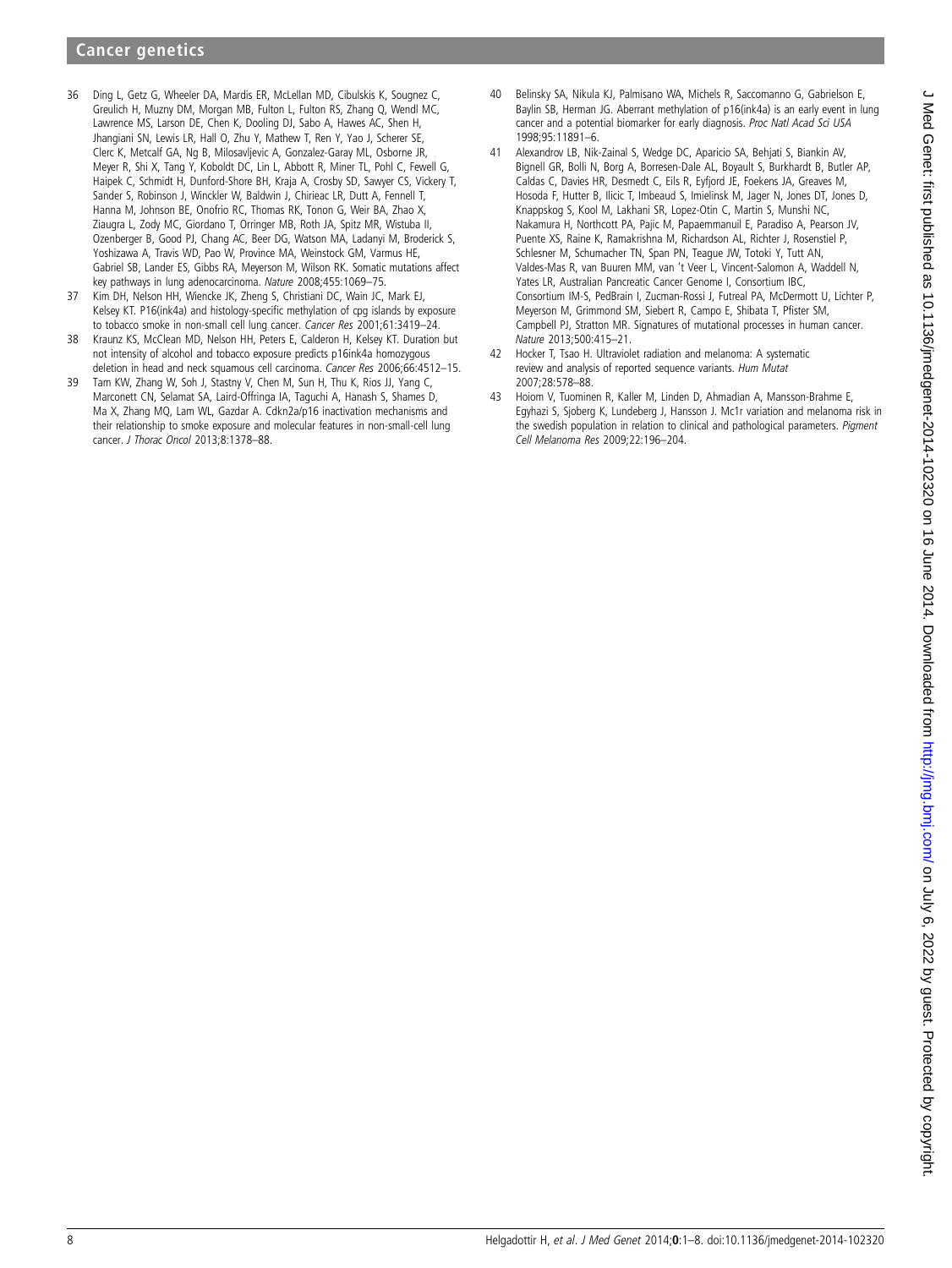#### **Supplementary Materials and Methods**

#### **DNA isolation, PCR and Direct Sequencing of PCR products**

Peripheral blood mononuclear cells (PBMCs) were isolated from 8 ml of venous blood and DNA extracted with FlexiGene DNA kit (Qiagen, Hilden, Germany) according to the manufacturer's instructions. Exons 1α, 1β, 2 and 3 of CDKN2A to give PCR fragments of 340 bp, 678 bp, 576 bp and 319 bp for exons 1α, 1β ,2 and 3, respectively. PCR conditions were: initial denaturation and DNA polymerase activation at 95 $^{\circ}$  C for 6 min followed by 40 cycles of 95 $^{\circ}$  C for 10 sec, 61 $^{\circ}$  C, 59 $^{\circ}$  C, 60 $^{\circ}$  C or 62 $^{\circ}$  C (for exons 1 $\alpha$ , 2 and 3, respectively) for 20 sec and 72 o C for 30 sec. The cycling was followed by 5 min. incubation at 72 $^{\circ}$  C then soak at 4 $^{\circ}$  C. The PCRs consisted of 1X PCR buffer, 0.2 mM dNTPs, 1.5 mM MgCl2, 1 U of Platinum Taq polymerase (all reagents from Invitrogen, Carlsbad, CA), 1 M of betaine (exons  $1\text{R}$  and 2) or 5% of DMSO (exon 3) (both Sigma-Aldrich Chemie GmbH, Steinheim, Germany), or no additives with 20 pmoles of each primer (Eurofins-MWG GmbH, Ebersberg, Germany) and 50 ng of genomic DNA in a total volume of 20 µl. Exon 1 β PCR was run using the PCRx Enhancer System™ (Invitrogen, Carlsbad, CA) at final PCRx Enhancer solution concentration of 1X, in 1X PCRx Amplification buffer, 0.2 mM dNTPs, 1.5 mM MgSO<sub>4</sub>, 30 pmoles of each primer and 3 U of Platinum Taq polymerase (all reagents Invitrogen, Carlsbad, CA) with PCR conditions as above except with an annealing temperature at  $56^{\circ}$  C. 3  $\mu$ l of each PCR product was run on a 1.6 % agarose gel to confirm PCR specificity. Ten µl of the PCR product was purified using 2 U of exonuclease I and 1 U of FastAP alkaline phosphatase (both Thermo Fisher Scientific, Gothenburg, Sweden). The purification conditions were 50 min at 37 $^{\circ}$  C followed by 20 min at 80 $^{\circ}$  C then soak at  $4^{\circ}$  C. 0.5 to1.0 µl of the purified PCR corresponding to approximately 25 to 50 ng of PCR product was used in a sequencing reaction utilizing Applied Biosystems BigDye Terminator Cycle Sequencing Kit version 1.1 according to a 1:4 protocol with 1 µl of BigDye Terminator™ in a final 0.75X BigDye Terminator sequencing buffer (reagents Applied Biosystems, Foster City, CA) and 4 pmole of each primer (Eurofins-MWG GmbH, Ebersberg, Germany) in total volume of 10 µl. The sequencing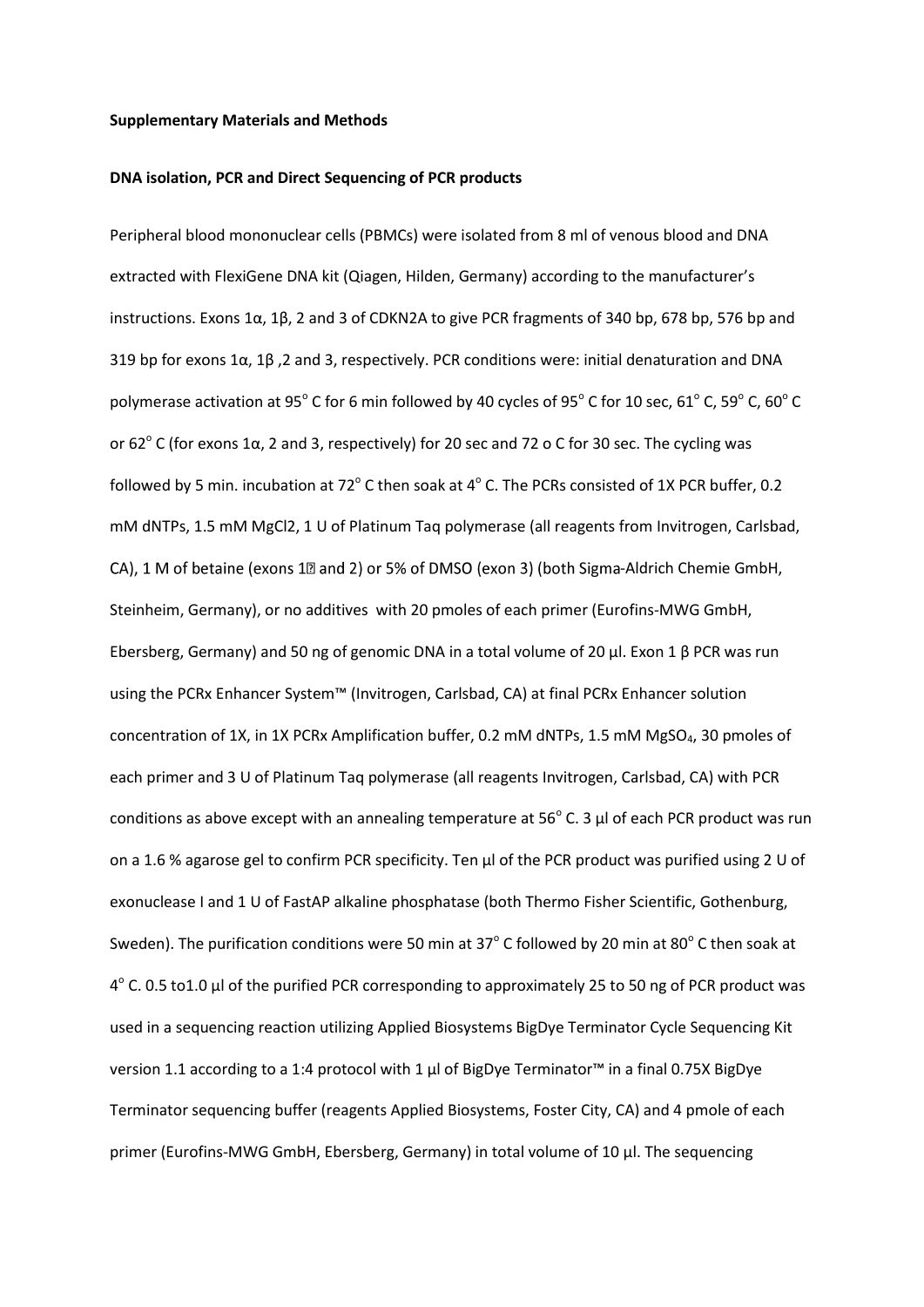reactions were analyzed in ABI Prism® 3700 genetic analyzer (Applied Biosystems, Foster City, CA) All PCR products were sequenced bi-directionally, with analyses of electropherograms using Mutation Surveyor v.3.97 software (Softgenetics LLC, State College, PA).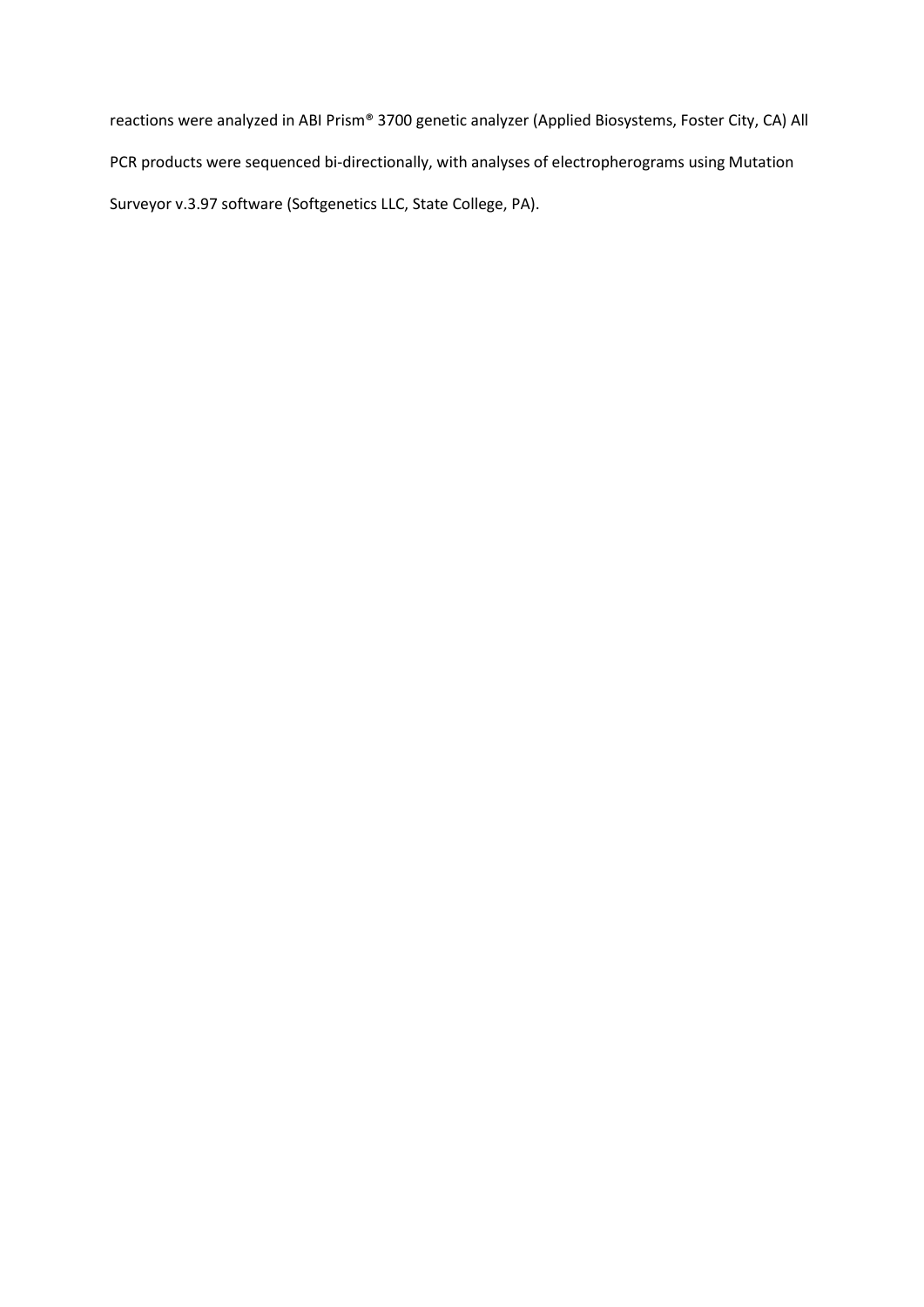| .                    | ັ                      | ,                    |
|----------------------|------------------------|----------------------|
|                      | Sex, males/females (%) | Median year of birth |
| p.Arg112dup families | 51/49                  | 1957                 |
| Carriers             | 47/53                  | 1959                 |
| <b>FDRs</b>          | 52/48                  | 1955                 |
| <b>SDRs</b>          | 53/47                  | 1957                 |
|                      |                        |                      |
| Control population   | 51/49                  | 1959                 |
| Controls             | 47/53                  | 1959                 |
| cFDRs*               | 51/49                  | 1958                 |
| cSDRst               | 50/50                  | 1960                 |

Supplementary Table 1. Sex and age distribution in the study cohorts

\*cFDRs=first degree relatives of controls and

†cSDRs=second degree relatives of controls.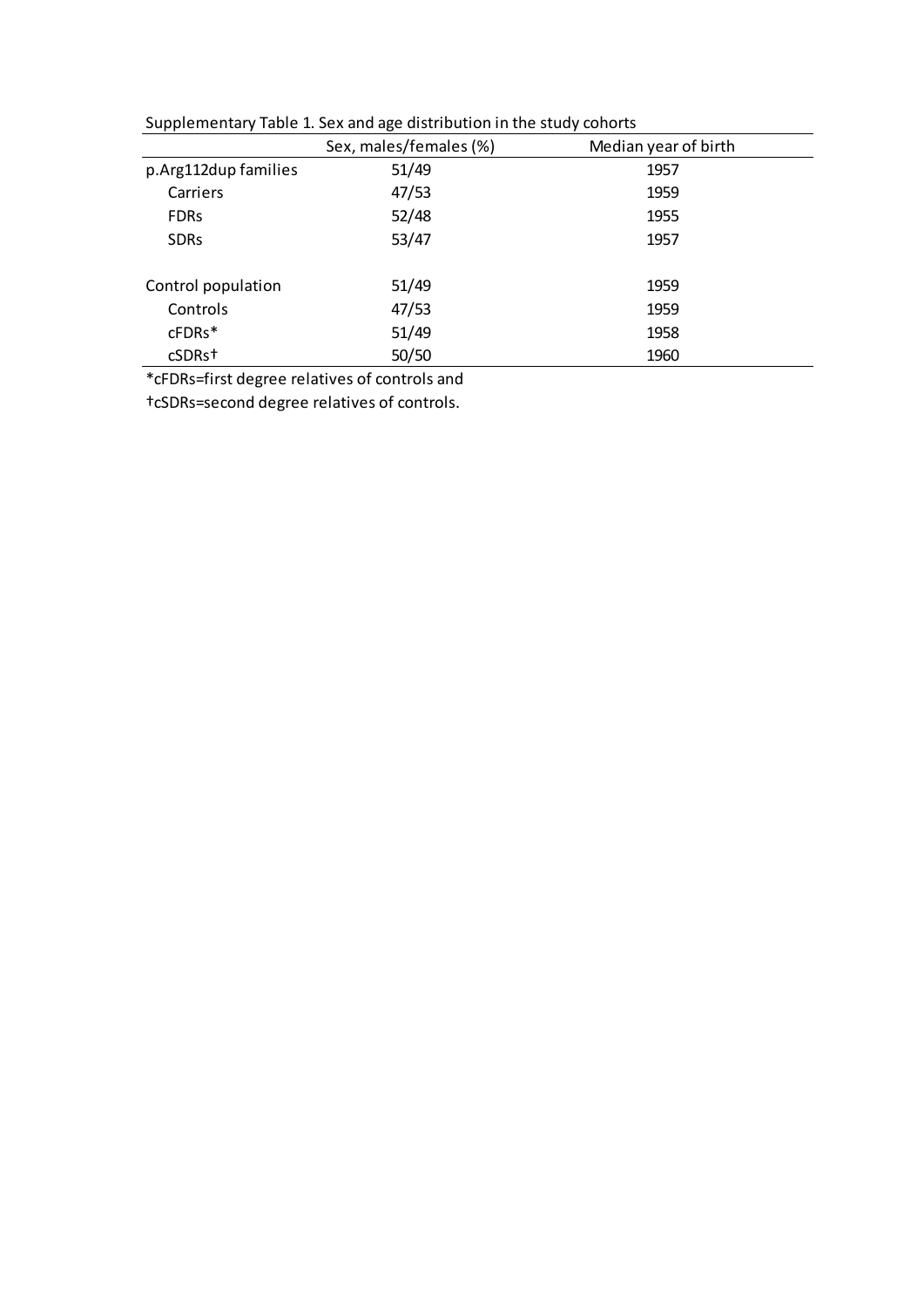| carriers, i bits and spits, compared to controls | Carriers         | <b>FDR</b>   | SDR            | Controls       | p.Arg112dup fam vs. Ctrl         |
|--------------------------------------------------|------------------|--------------|----------------|----------------|----------------------------------|
| Types of cancer                                  | $n = 120$        | $n = 275$    | $n = 321$      | n=3976         | RR (95% CI)                      |
| <b>Breast</b>                                    | 4                | 8            | $\overline{7}$ | 62             | $1.7(1.0-2.8)$                   |
| Central nervous system                           | 1                | 3            |                | 21             | $1.0(0.4-3.0)$                   |
| Astrocytoma                                      | $\mathbf 1$      |              |                | 6              | $0.9(0.1-7.5)$                   |
| Craniopharyngioma                                |                  |              |                | 4              | 0                                |
| Meningioma                                       |                  | 2            |                | 5              | $2.2(0.4-11.2)$                  |
| Neurinoma                                        |                  |              |                | 3              | $\Omega$                         |
| Ocular tumor (non melanoma)                      |                  |              |                | 3              | 0                                |
| Unspecified                                      |                  | 1            |                |                | $\Omega$                         |
| Connective tissue                                |                  | $\mathbf{1}$ | $\mathbf{1}$   | 5              | $2.2(0.4-11.2)$                  |
| Mesothelioma                                     |                  |              | $\mathbf{1}$   | $\mathbf 1$    | $5.4(0.3-8.7)$                   |
| Sarcoma                                          |                  | 1            |                | 4              | $1.4(0.2-12.2)$                  |
| Digestive - lower                                | 2                | 5            | 2              | 64             | $0.8(0.4-1.5)$                   |
| Large Intesitine                                 | $\mathbf 1$      | 2            | $\mathbf 1$    | 41             | $0.5(0.2-1.5)$                   |
| Rectum                                           | $\mathbf{1}$     | 3            | $\mathbf{1}$   | 19             | $1.4(0.5-3.8)$                   |
| Small intestine and appendix                     |                  |              |                | 4              | 0                                |
| Digestive -upper                                 | 15               | 20           | 9              | 42             | $5.7(3.7-8.7)$                   |
| Tongue and oral cavity                           | 5                | $\mathbf{1}$ |                | 7              | $4.7(1.6-13.9)$                  |
| Pharynx                                          |                  |              | $\mathbf{1}$   | $\mathbf{1}$   | $5.4(0.3-8.7)$                   |
| Esophagus                                        | 2                | 1            |                | 3              | $5.4(1.1-27.0)$                  |
| Stomach                                          | $\mathbf 1$      | 4            | $\overline{2}$ | 15             | $2.5(1.0-6.2)$                   |
| Pancreas                                         | $\overline{7}$   | 13           | 3              | 9              | 13.9 (6.4-30.1)                  |
| Liver                                            |                  |              | $\overline{2}$ | 4              | $2.7(0.5-14.9)$                  |
| Gall bladder                                     |                  | 1            | $\mathbf{1}$   | $1\,$          | 10.9 (0.9-12.0)                  |
| Endocrine                                        | $\overline{2}$   | 4            |                | 20             | $1.6(0.7-4.1)$                   |
| Adrenal gland                                    | $\mathbf 1$      |              |                |                | 0                                |
| Carcinoid                                        |                  | 1            |                | 4              | $1.4(0.2-12.2)$                  |
| Hypophysis                                       |                  |              |                | 3              | 0                                |
| Malignant thymoma                                |                  |              |                | $1\,$          | $\Omega$                         |
| Neuroendocrine tumor                             |                  |              |                | $\mathbf{1}$   | $\Omega$                         |
| Parathyroid                                      |                  | 3            |                | 6              | $2.7(0.7-10.9)$                  |
| Thyroid                                          | 1                |              |                | 5              | $1.1(0.1-9.3)$                   |
| Gynecological                                    | 11               | 7            | 8              | 98             | $1.5(1.0-2.3)$                   |
| Cervix                                           | 9                | 5            | 7              | 74             | $1.5(1.0-2.6)$                   |
| Ovaries and salpinges                            | 2                |              | $\mathbf{1}$   | 13             | $1.3(0.4-11.2)$                  |
| Endometrium                                      |                  | 2            |                | 5              | $2.2(0.4-11.2)$                  |
| Vagina and vulva                                 |                  |              |                | 6              | 0                                |
| Hematopoietic or Lymphatic                       | 4                | 2            | 2              | 27             | $1.6(0.7-3.5)$                   |
| Leukemia                                         | 2                |              | $\overline{2}$ | 10             | $2.2(0.7-6.9)$                   |
| Lymphoma                                         | 2                |              |                | 13             | $0.8(0.2-3.8)$                   |
| Myeloma                                          |                  |              |                | $\overline{a}$ | 0                                |
| Unknown primary tumor                            |                  | 3            |                | 17             | $1.0(0.3-3.3)$                   |
| Respiratory                                      | 6                | 9            | 5              | 23             | $4.7(2.4-8.7)$                   |
| Larynx                                           | $\overline{2}$   | 2            |                | $\mathbf{1}$   | 21.8 (2.4-194.7)                 |
| Lung and bronchi                                 | 4                | 7            | 5              | 22             | $4.0(2.1-7.5)$                   |
| Skin                                             | 64               | 32           | 8              | 61             | $9.3(6.8-12.8)$                  |
| Melanoma                                         | 60               | 28           | 8              | 21             | 24.6 (15.3-40.0)                 |
| Basal cell carcinoma                             |                  |              |                | $\overline{2}$ |                                  |
| Squamous cell skin cancer                        | 4                | 4            |                | 37             | $1.2(0.5-2.5)$                   |
| Skin adnexal tumors                              |                  |              |                | $\mathbf{3}$   |                                  |
| Urinary                                          |                  |              | 12             | 107            |                                  |
| Kidney                                           | 3<br>$\mathbf 1$ | 8            | 4              | 16             | $1.2(0.7-1.8)$<br>$1.7(0.6-4.6)$ |
|                                                  |                  |              | $\mathbf{1}$   |                |                                  |
| Urinary bladder and ureters<br>Prostate          | $\overline{2}$   | 1<br>7       | 7              | 23<br>64       | $0.5(0.1-2.0)$                   |
|                                                  |                  |              |                | $\overline{a}$ | $1.4(0.8-2.4)$                   |
| Testis                                           |                  |              |                |                | 0                                |

Supplementary Table 2. Specification of all cancer occurrences in table 4 and RRs in *CDKN2A* p.Arg112dup kindreds (carriers, FDRs and SDRs) compared to controls